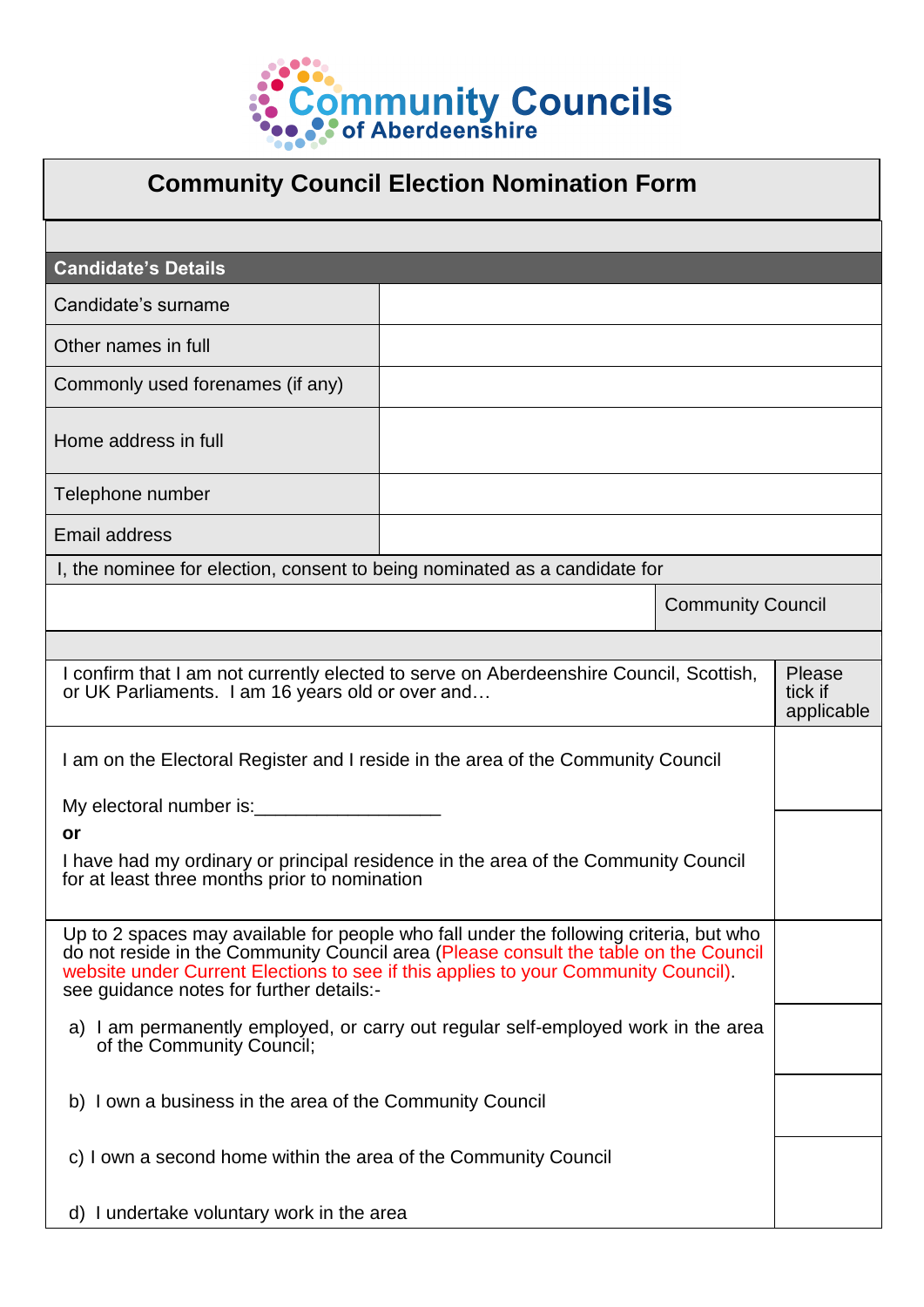**Personal Statement (no more than 100 words)** : Candidate background information to inform voters if any ballot is required, see guidance note for more details.

## **PRIVACY NOTICE**

.

The Data Controller of the information being collected is Aberdeenshire Council.

The Data Protection Officer can be contacted at Town House, 34 Low Street, Banff, AB45 1AN. Email: [dataprotection@aberdeenshire.gov.uk](mailto:dataprotection@aberdeenshire.gov.uk)

Your information is being collected to use for the following purpose:

The consideration and determination of your nomination to a Community Council under Aberdeenshire Council's Scheme for the Establishment of Community Councils

Your Information is collected by Aberdeenshire Council on behalf of the relevant Community Council under the Council's Scheme for the Establishment of Community Councils

The Legal Basis for collecting the information is Legal Obligation

*If you fail to provide the information required on the attached form, Aberdeenshire Council may not be in a position to accept the form as competent. This means that your nomination form cannot be considered and will be returned to you.*

Where the legal basis for processing is either Performance of a contract or Legal Obligation, please note the following consequences of failure to provide the information:

Your information will be shared with the following recipients or categories of recipient:

*Any person who is entitled to see the nomination papers of a validly-nominated candidate at a public election. E mail addresses and telephone numbers will be redacted before being viewed by any member of the public.*

Your information will not be transferred to or stored in any other country.

The retention period -The nomination papers will be retained for the period that the Community Councillors are in office and a further two years, and will then be destroyed.

No automated decision-making, including profiling, will be undertaken:

Please note that you have the following rights:

- to withdraw consent at any time, where the legal basis specified above is consent;
- to lodge a complaint with the Information Commissioner's Office (after raising the issue with the Data Protection Officer first);